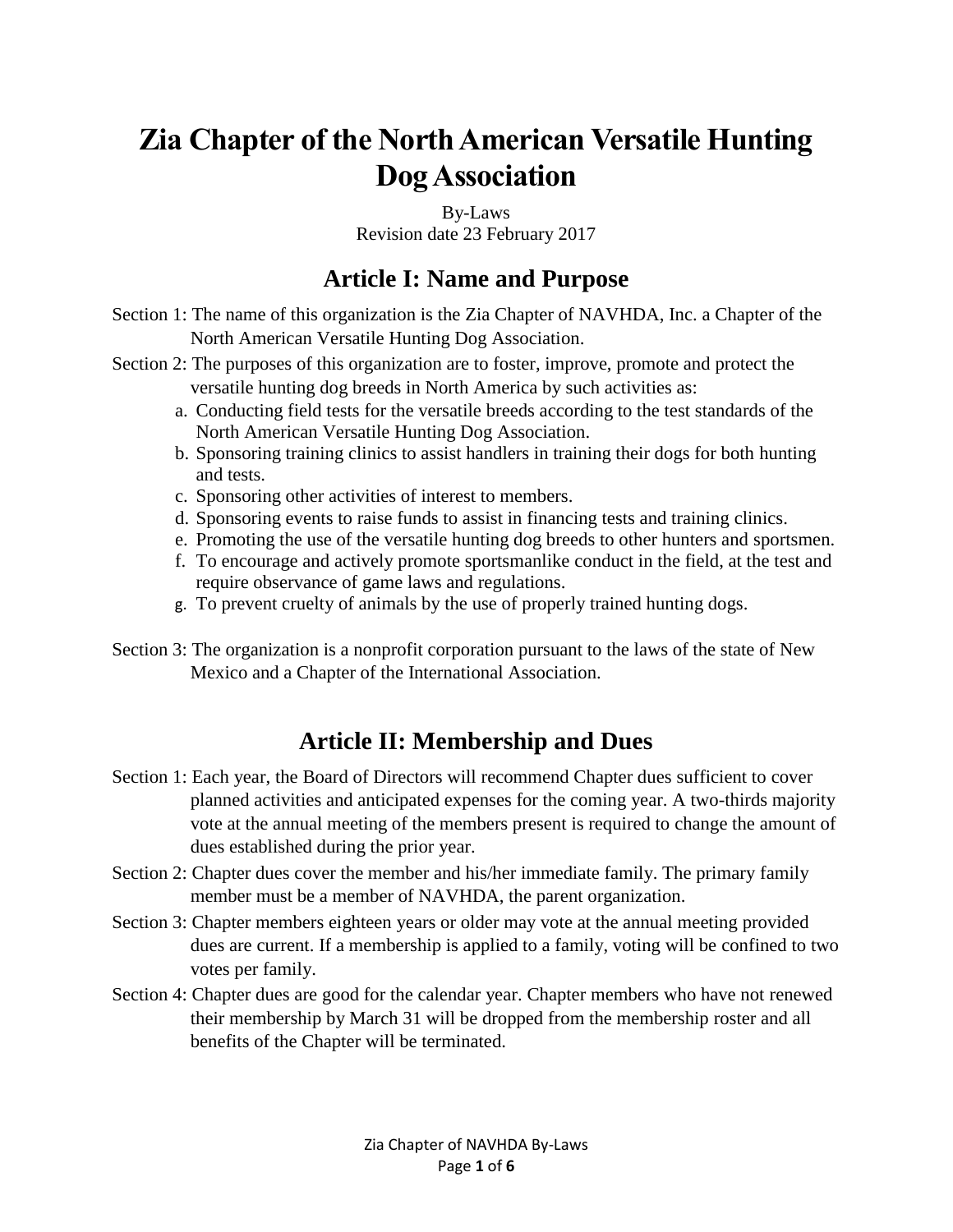- Section 5: Chapter dues received after August 31 will be good for the balance of the existing year and the next calendar year (for new members only).
- Section 6: Expulsion of a current Chapter member for improper conduct, unsportsmanlike behavior, or other reasons deemed harmful to the Chapter, may be done after a hearing by the Board of Directors by a vote of two-thirds majority of the Board.
	- a. A member thus expelled may petition the Board of Directors for reinstatement after a period of one year. The Board will vote on the petition at the next meeting.
	- b. If membership is reinstated by simple majority vote, there will be a mandatory 1-year probationary period. If any violations occur during the periods of expulsion or probation, membership may be cancelled indefinitely.
	- c. Decisions of the Board regarding reinstatements are final.
- Section 7: The Zia Chapter of NAVHDA shall not discriminate on the basis of race, color, creed, national origin, sex, religion or any legally proscribed classification, in its programs or activities.
- Section 8: Members in good standing may hold Chapter office, participate in Chapter sponsored NAVHDA tests, and vote on Chapter matters.
- Section 9: The Board of Directors may elect to offer Lifetime Honorary membership, without payment of dues, to any person who makes an outstanding contribution to the Chapter or the parent organization.

# **Article III: Chapter Meetings**

- Section 1: All Chapter Board meetings shall have a quorum present. A quorum for meetings consists of a majority (50% plus 1) of board members. All business other than amendments to these by-laws, expulsion of a member, and membership dues shall require a simple majority vote of the quorum present for passage.
- Section 2: The Chapter will hold an annual meeting with all of the membership each year, usually in November. A quorum of board members shall be present at the annual meeting. The purpose of the meeting will be to:
	- a. Elect new Board members
	- b. Present Treasurer's report
	- c. Appoint a delegate to the International meeting
	- d. Vote on changes to the by-laws
	- e. Present a proposed schedule for the following year's events

The Board shall prepare and approve an annual meeting agenda, and the Secretary shall provide that agenda to members by email and posting on the website no later than 1 week prior to the annual meeting.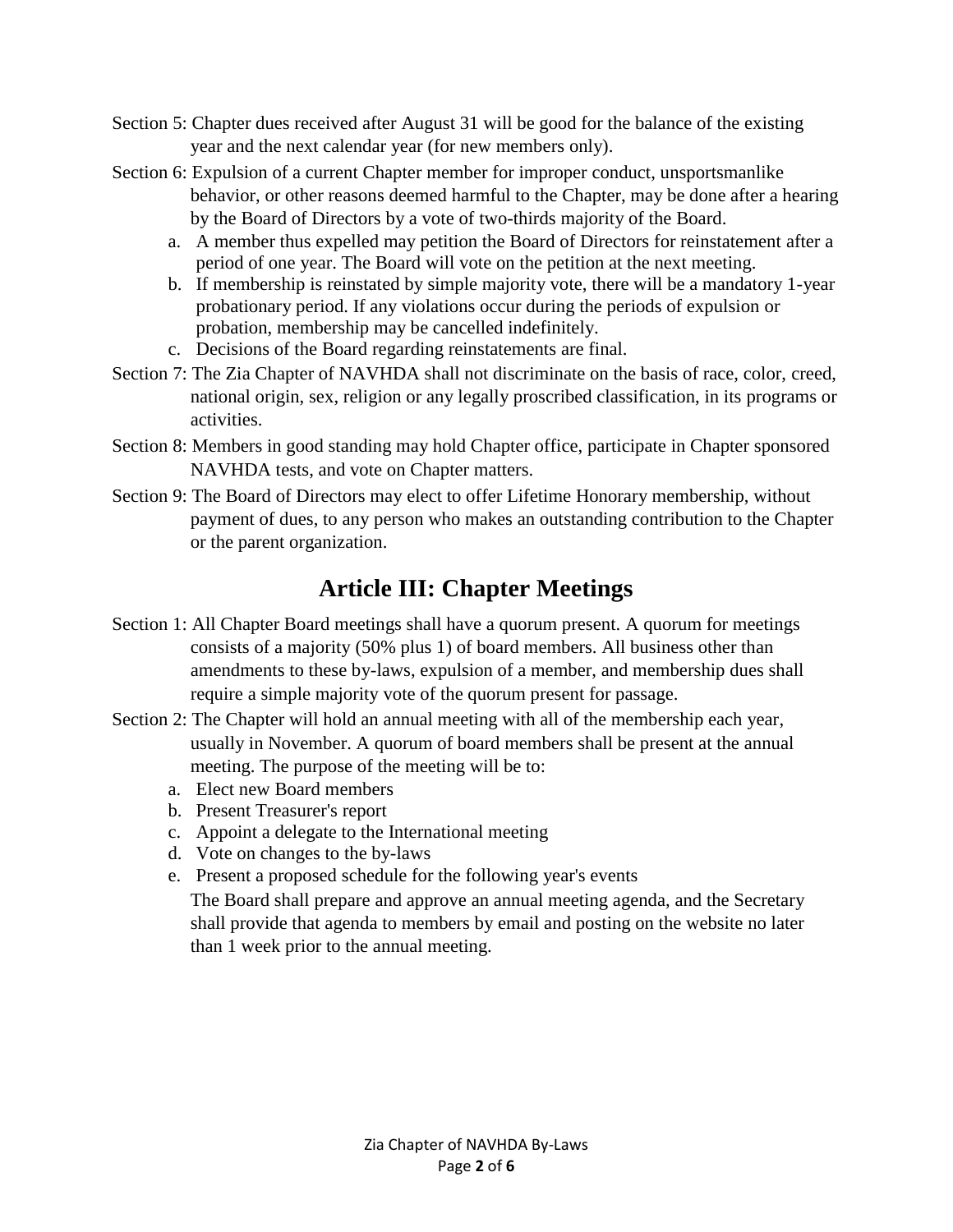- Section 3: The Chapter will hold Board meetings during the monthly Chapter meeting. Special board meetings can also be called by the President and two board members if needed. The meeting topic and agenda shall be presented to all Board Members a minimum of five days prior to any special meeting. Chapter members are encouraged to attend and participate in monthly meetings to gather information, provide input, and volunteer for positions as required.
- Section 4: All other Chapter business will be acted upon by the Board of Directors when required.
- Section 5: To expedite time and travel, Chapter business may be conducted electronically at the discretion of the Board of Directors.
	- a. Internet voting shall be allowed as long as the item being proposed does not affect the following: These Bylaws, The Sanctioning of a member under Article II of these bylaws, or the election of Officers.
	- b. If an item is deemed vital to the organization's existence, the Board of Directors shall not use Internet voting, but shall call a special meeting to address the issue.
- Section 6: All board meetings will be open to the general membership to attend.

### **Article IV: Board of Directors (Officers and Directors)**

- Section 1: The Board of Directors shall consist of 4 elected directors who serve as officers (President, Vice President, Secretary, and Treasurer) and up to 5 elected directors (Director of Training, Director of Judging, Director of Testing, and two at-large Directors). In the event that a directorship is shared between two people there will be only one board vote for that directorship.
- Section 2: At least one member of the Board of Directors, or an appointee by the President must attend any test sponsored by the Chapter.
- Section 3: Officers are elected for a two year term. Directors are elected for a one year term. No member shall hold the same position for more than four consecutive years unless a replacement is unavailable.
- Section 4: Elections shall be held at the annual meeting. Elections for President and Treasurer shall be held in even numbered years. Elections for Vice President and Secretary shall be held in odd numbered years.
- Section 5: President
	- a. Presides over the annual meeting, monthly meetings, and board meetings.
	- b. Appoints active members to fill vacancies occurring between elections.
	- c. Appoints committees as required.
	- d. Acts as the principle liaison between the Chapter and NAVHDA.
	- e. Arranges the time and location of all meetings
- Section 6: Vice President
	- a. Assumes the President's duties in his absence
	- b. Is responsible for duties delegated by the President
	- c. Leads the recruiting committee that will visit with members to fill positions on committees and to run for elected positions.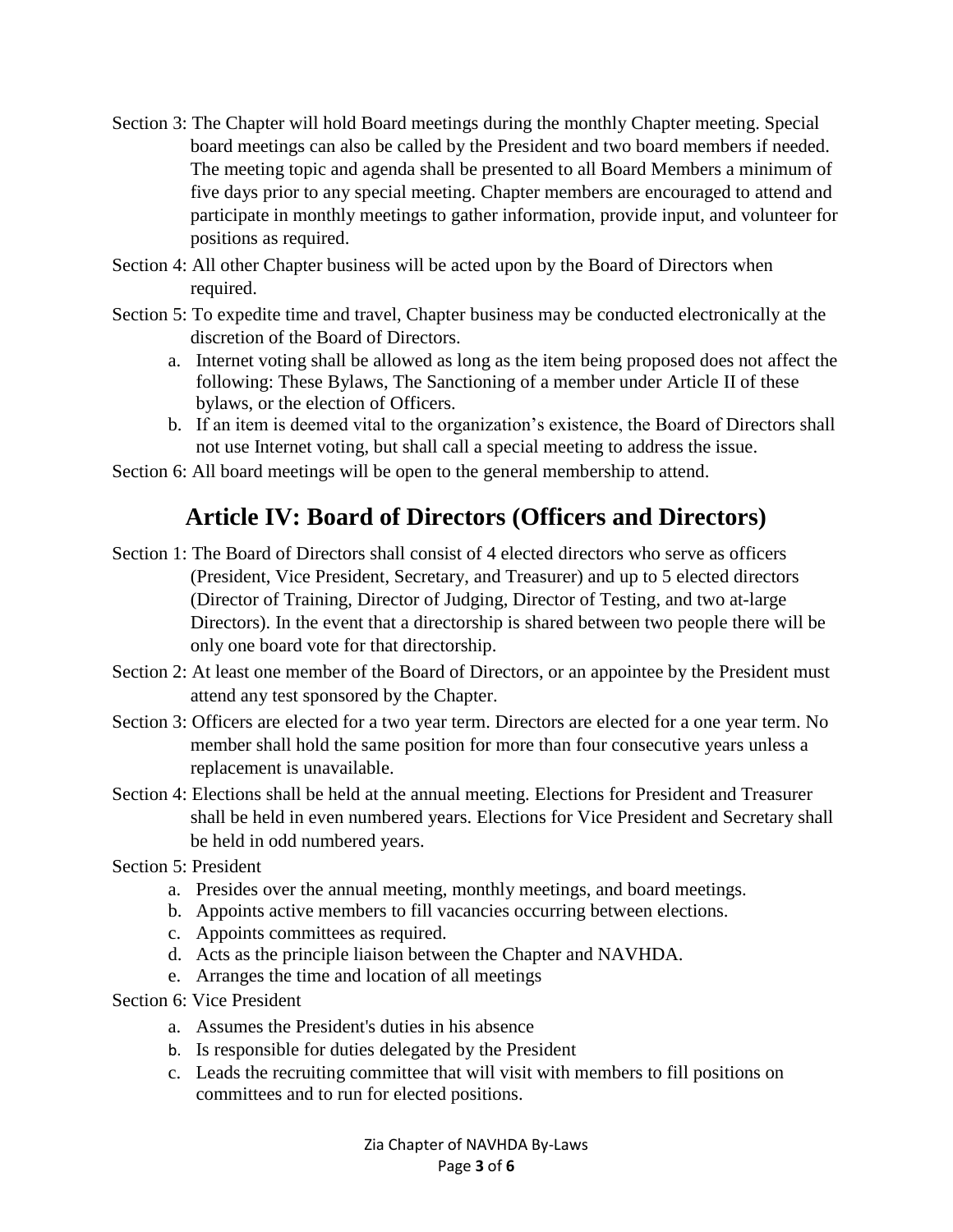Section 7: Secretary

- a. Conducts all correspondence of the Chapter's business.
- b. Records the minutes of all meetings.
- c. By correspondence or newsletter, the Secretary notifies all active members, within a reasonable time, notice of the next membership meeting.
- d. Prepares year-end report for NAVHDA
- Section 8: Treasurer
	- a. Receives all incoming funds for the Chapter.
	- b. Pays all bills due by the Chapter.
	- c. Maintains the Chapter checking account.
	- d. Provides a Treasurer's report at all meetings.
	- e. Maintains all financial records as required.
	- f. Maintains a membership list and mailing list.
	- g. Files annual corporate report

#### Section 9: Director of Testing

- a. Responsible for the organization and operation of all tests held by the Chapter.
- b. Appoints the positions of Test Secretary and Marshal for each test.
- c. Ensures that all tests are run according to the International organization's guidelines as stated in the Test Secretary information packages supplied by the International organization.
- d. Delegates to the Test Secretary activities of Chapter tests including:
	- i) Submit test reports prior to and following each tests
	- ii) Receive entries
	- iii) Send confirmations
	- iv) Develop running orders
	- v) Request test approval
	- vi) Prepare judges' scorecards
	- vii) Solicit volunteers for all test days (i.e. bird planters, gunners, diversion gunner, duck thrower, etc)
	- viii) Help place volunteers that show up on day of test that were not previously on volunteer list
	- ix) Appoints a Hospitality Coordinator
- Section 10: Director of Training
	- a. Responsible for the organization and operation of all training events held by the **Chapter**
	- b. Appoints event chairmen for training events as necessary.
	- c. Assists Chapter members with solving training problems.
	- d. Organizes training days held from February to October
- Section 11: Director of Judging
	- a. Responsible for the selection of, correspondence with, and acts as Judge Host for all judges serving in Chapter tests.
	- b. Responsible for coordination of judge/handler clinics.
	- c. Coordinates apprentice judges at Chapter tests.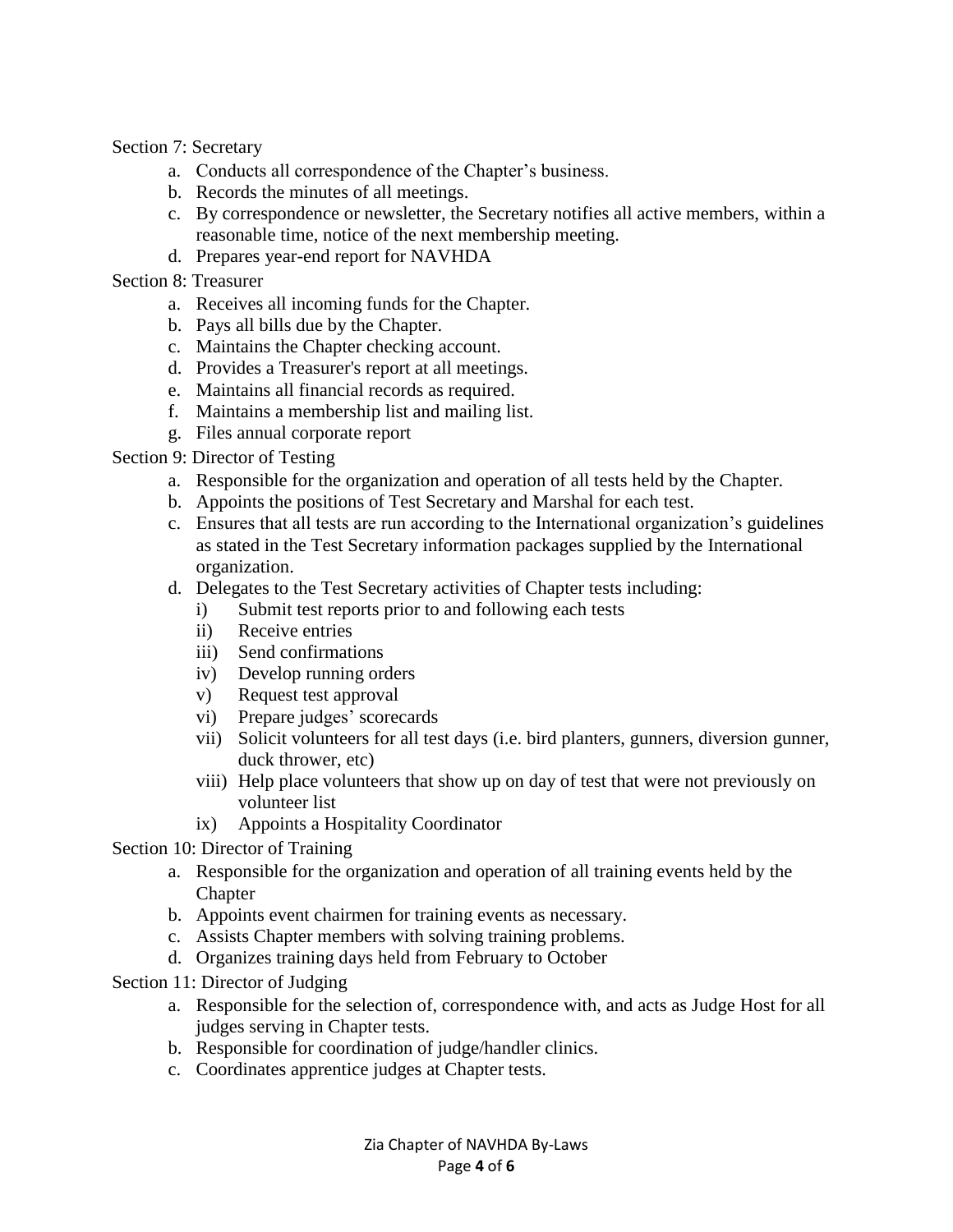d. Appoints Judge Steward to provide any items necessary to test judges, including beverages, field transportation, special gear for inclement weather, etc.

#### Section 12: At-Large Director (s)

a. Responsible for club duties as determined by the Board of Directors

# **Article V: Appointed Positions**

- Section 1: The Board may appoint up to 5 positions. Appointed positions may or may not be filled at the discretion of the Board and are non-voting positions on the Board of Directors. Appointed positions are not required to attend Board meetings and may serve an unlimited number of 1-year terms. Each of the 5 appointed positions shall be nominated by a member of the Board and confirmed by a majority vote from the Board.
- Section 2: Director of Promotions and Fundraising
	- a. Responsible for the organization and operation of all events which are not tests or training sessions held by the Chapter.
	- b. Appoints activities chairmen for all of these activities.
	- c. Responsible for all promotional advertising for Chapter activities.
	- d. Responsible for increasing membership and raising funds.
- Section 3: Bird Steward
	- a. Is responsible for supplying birds for Chapter events.
	- b. Is responsible for the care of birds used at Chapter events.
	- c. Contacts and contracts with suppliers for birds for test dates.
	- d. Arranges for pickup of birds for Chapter events.
- Section 4: New Mexico Department of Game and Fish (NMDGF) Liaison
	- a. Communicates with NMDGF on behalf of the Chapter.
	- b. Applies for permits for all Chapter events that require a state permit.
	- c. Reports to the Board as needed.
- Section 5: Webmaster:
	- a. Is responsible for keeping the website up-to-date.
	- b. Is responsible for posting of the newsletter and Chapter activities on the website.

# **Article VI: Amendments to these By-laws**

- Section 1: Any additions, subtractions, or amendments to the current By-laws will require a twothirds majority vote by the Board of Directors.
- Section 2: By-Law changes shall not be retroactive.